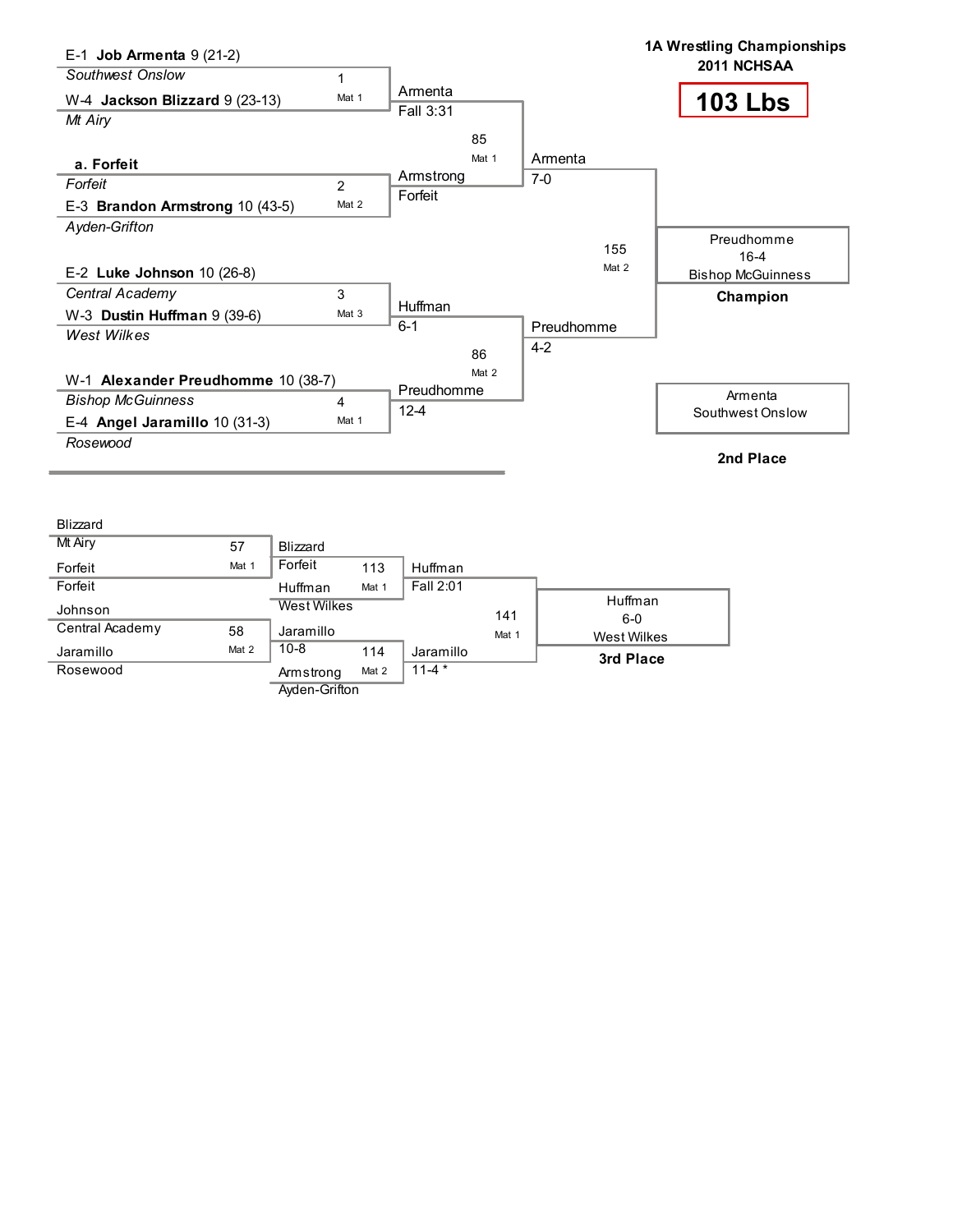

| Gregory                  |       |                  |       |           |       |                    |
|--------------------------|-------|------------------|-------|-----------|-------|--------------------|
| <b>Bishop McGuinness</b> | 59    | Gregorich        |       |           |       |                    |
| Gregorich                | Mat 1 | $5-0$            | 115   | Gregorich |       |                    |
| Central Academy          |       | Cameron          | Mat 3 | $10-3$    |       |                    |
| Whitman                  |       | Southwest Onslow |       |           | 142   | Gregorich<br>$8-2$ |
| Rosman                   | 60    | Whitman          |       |           | Mat 2 | Central Academy    |
| Jaeger                   | Mat 2 | $2 - 1$          | 116   | Whitman   |       | 3rd Place          |
| Chatham Central          |       | Ellis            | Mat 1 | Forfeit   |       |                    |
|                          |       | North Rowan      |       |           |       |                    |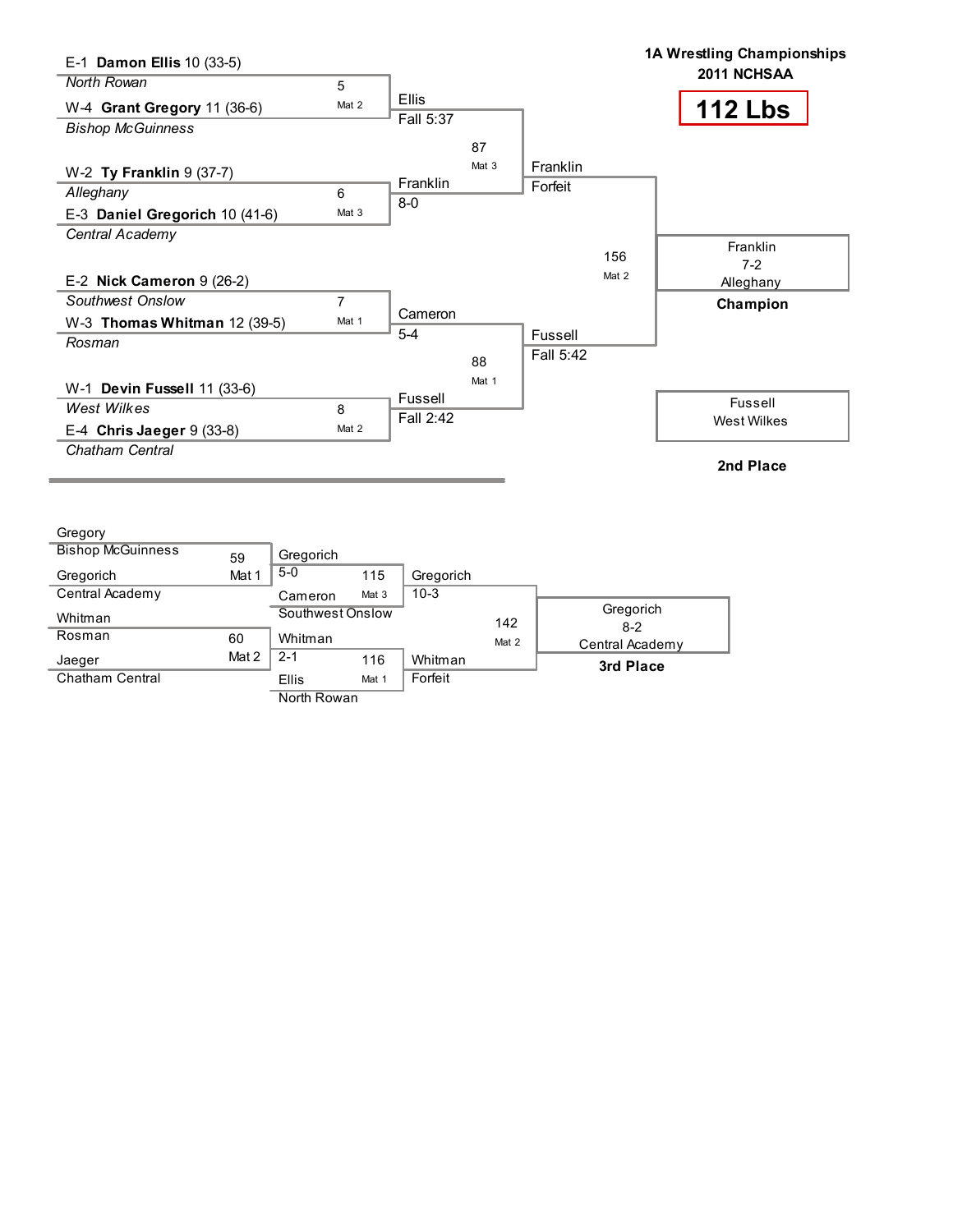

| Webb                     |       |                 |       |           |       |                    |
|--------------------------|-------|-----------------|-------|-----------|-------|--------------------|
| Swain                    | 61    | Graban          |       |           |       |                    |
| Graban                   | Mat 1 | Forfeit         | 117   | Hernandez |       |                    |
| <b>Bishop McGuinness</b> |       | Hernandez       | Mat 2 | $8 - 2$   |       |                    |
| Prevette                 |       | East Montgomery |       |           | 143   | Hernandez<br>$5-3$ |
| East Wilkes              | 62    | Prevette        |       |           | Mat 1 | East Montgomery    |
| <b>Rollins</b>           | Mat 2 | $4-9$           | 118   | Solorzano |       | 3rd Place          |
| Central Academy          |       | Solorzano       | Mat 3 | $10-9$    |       |                    |
|                          |       | North Rowan     |       |           |       |                    |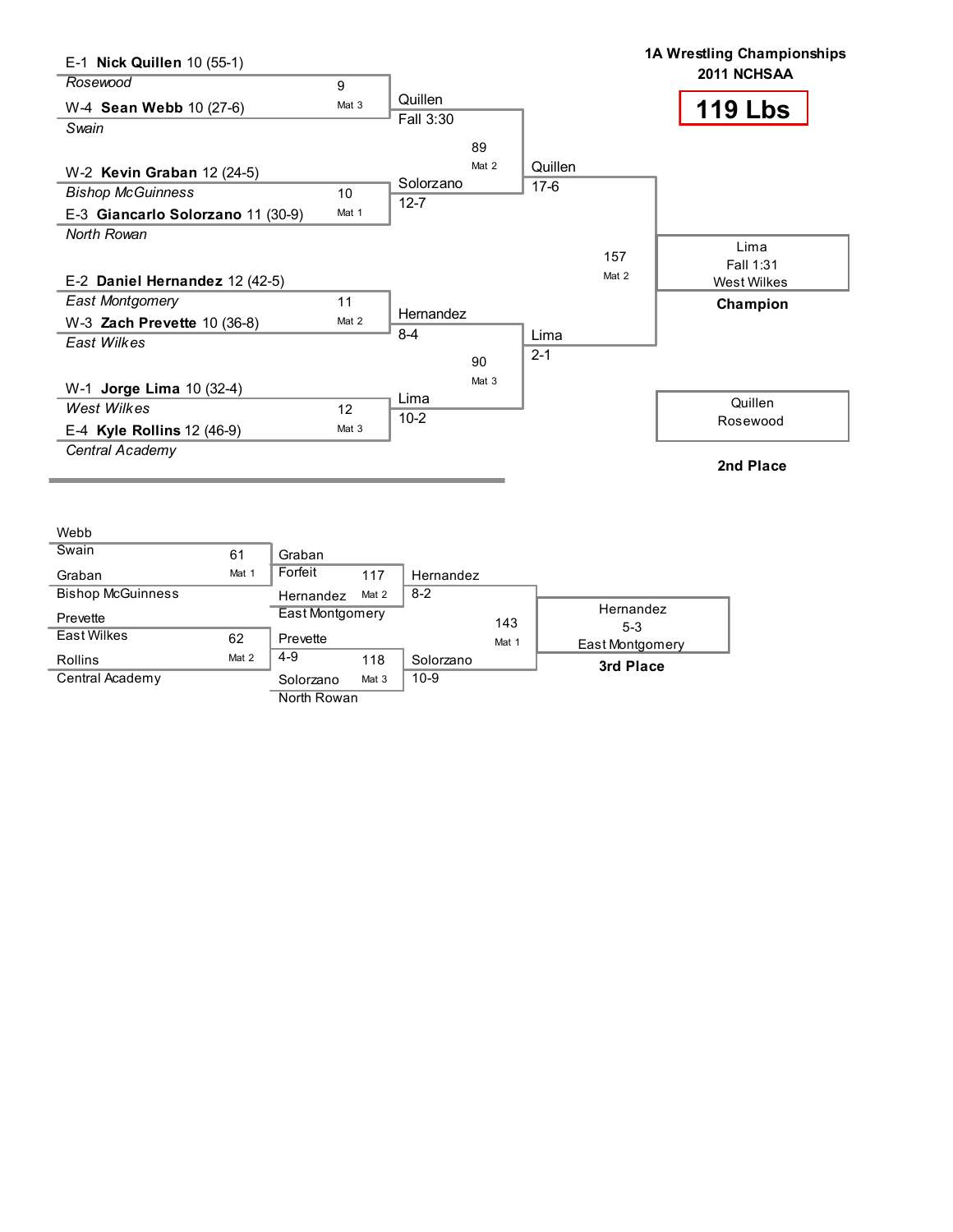| E-1 Zach Behrend $12(49-0)$         |       |                 |       |                |       | 1A Wrestling Championships<br>2011 NCHSAA |
|-------------------------------------|-------|-----------------|-------|----------------|-------|-------------------------------------------|
| Rosewood                            | 13    |                 |       |                |       |                                           |
| W-4 Bradley Greene 11 (22-11)       | Mat 1 | <b>Behrend</b>  |       |                |       | <b>125 Lbs</b>                            |
| Swain                               |       | TF 15-0         |       |                |       |                                           |
|                                     |       |                 | 91    |                |       |                                           |
| W-2 Colten McKinney 11 (38-6)       |       |                 | Mat 1 | <b>Behrend</b> |       |                                           |
| Mitchell                            | 14    | <b>McKinney</b> |       | $12 - 7$       |       |                                           |
| E-3 Jairo Velazquez 11 (47-9)       | Mat 2 | $10-2$          |       |                |       |                                           |
| Central Academy                     |       |                 |       |                |       |                                           |
|                                     |       |                 |       |                | 158   | LaPlante                                  |
| E-2 Tyler Powers 11 (33-3)          |       |                 |       |                | Mat 2 | Injury Default<br><b>West Wilkes</b>      |
| North Rowan                         | 15    |                 |       |                |       | Champion                                  |
| W-3 Daniel Hayes 11 (21-12)         | Mat 3 | Powers          |       |                |       |                                           |
| Cherryville                         |       | $3-0$           |       | LaPlante       |       |                                           |
|                                     |       |                 | 92    | $16 - 3$       |       |                                           |
|                                     |       |                 | Mat 2 |                |       |                                           |
| W-1 James (JJ) LaPlante 11 (38-4)   |       | LaPlante        |       |                |       | <b>Behrend</b>                            |
| West Wilkes                         | 16    | Fall 1:49       |       |                |       | Rosewood                                  |
| E-4 <b>Blake Holister</b> 11 (28-9) | Mat 1 |                 |       |                |       |                                           |
| Pamlico County                      |       |                 |       |                |       |                                           |
|                                     |       |                 |       |                |       | 2nd Place                                 |

| Greene          |       |               |       |          |       |                   |
|-----------------|-------|---------------|-------|----------|-------|-------------------|
| Swain           | 63    | Velazquez     |       |          |       |                   |
| Velazquez       | Mat 1 | $9 - 2$       | 119   | Powers   |       |                   |
| Central Academy |       | <b>Powers</b> | Mat 1 | 1-0      |       |                   |
| Hayes           |       | North Rowan   |       |          | 144   | McKinney<br>$5-0$ |
| Cherrwille      | 64    | Holister      |       |          | Mat 2 | Mitchell          |
| Holister        | Mat 2 | $8 - 4$       | 120   | McKinney |       | 3rd Place         |
| Pamlico County  |       | McKinney      | Mat 2 | $13 - 2$ |       |                   |
|                 |       | Mitchell      |       |          |       |                   |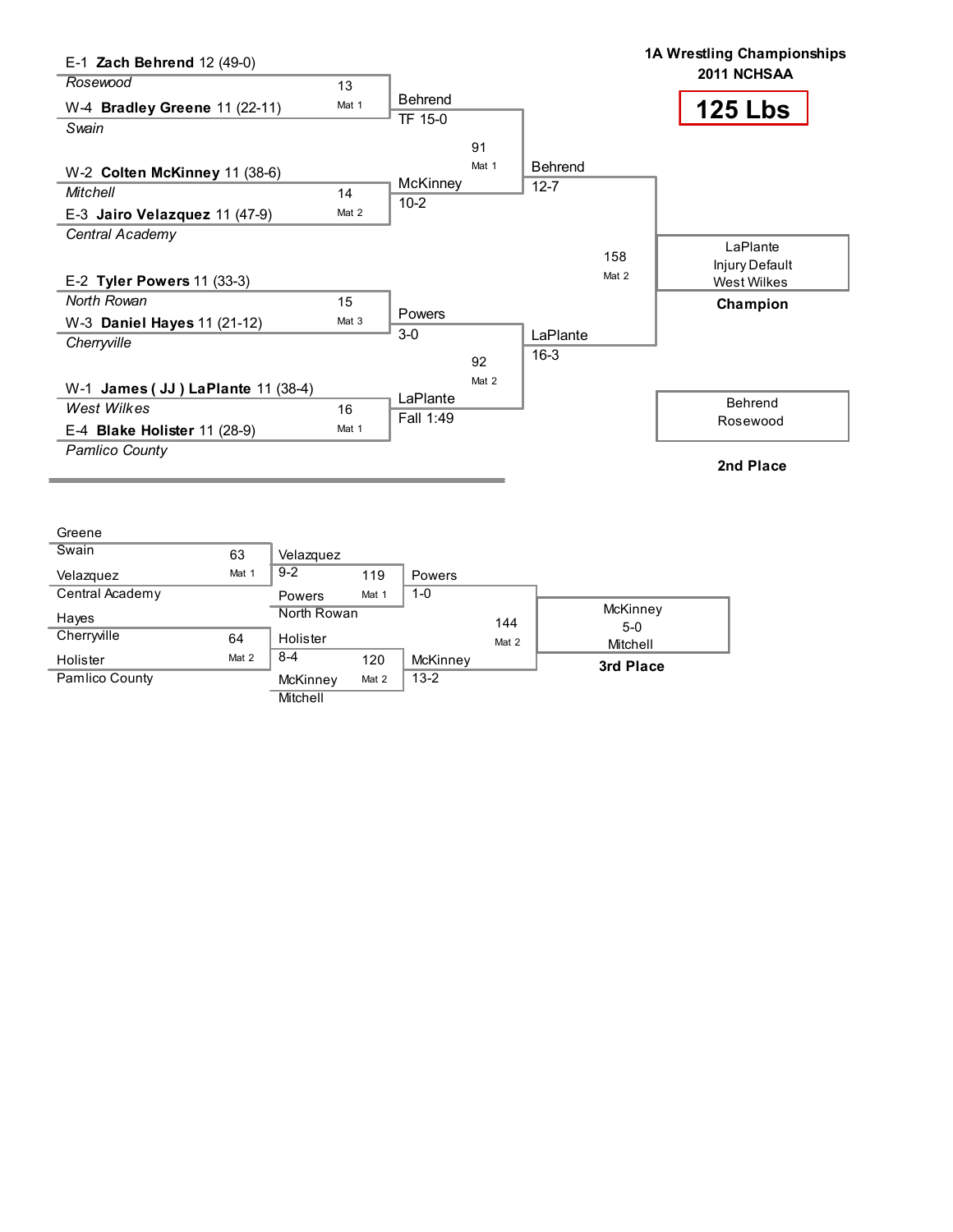| E-1 Alex Thompson 12 (45-1)     |       |                     |       |           | 1A Wrestling Championships<br>2011 NCHSAA |
|---------------------------------|-------|---------------------|-------|-----------|-------------------------------------------|
| South Stanly                    | 17    |                     |       |           |                                           |
| W-4 Dustin Pruitt 12 (29-17)    | Mat 2 | Thompson<br>$5 - 1$ |       |           | <b>130 Lbs</b>                            |
| East Wilkes                     |       |                     |       |           |                                           |
|                                 |       |                     | 93    |           |                                           |
| W-2 Johnathan McHone 12 (23-2)  |       |                     | Mat 3 | Thompson  |                                           |
| North Stokes                    | 18    | McHone<br>$16-4$    |       | Fall 3:24 |                                           |
| E-3 Zach Winegardner $9(30-11)$ | Mat 3 |                     |       |           |                                           |
| Southwest Onslow                |       |                     |       |           |                                           |
|                                 |       |                     |       | 159       | Thompson<br>$10-6$                        |
| E-2 Adam Poole $12(35-2)$       |       |                     |       | Mat 2     | South Stanly                              |
| <b>Pamlico County</b>           | 19    |                     |       |           | Champion                                  |
| W-3 Josh Davis 11 (32-12)       | Mat 1 | Poole               |       |           |                                           |
| Robbinsville                    |       | TF 19-1             |       | Littleton |                                           |
|                                 |       |                     | 94    | $5-2$     |                                           |
| W-1 Sejiro Littleton 12 (40-0)  |       |                     | Mat 1 |           |                                           |
| Mitchell                        | 20    | Littleton           |       |           | Littleton                                 |
| E-4 Zack Cooper 12 (30-6)       | Mat 2 | TF 16-0             |       |           | Mitchell                                  |
| Monroe                          |       |                     |       |           |                                           |
|                                 |       |                     |       |           | 2nd Place                                 |

| Pruitt           |       |                               |       |         |       |                       |
|------------------|-------|-------------------------------|-------|---------|-------|-----------------------|
| East Wilkes      | 65    | Pruitt                        |       |         |       |                       |
| Winegardner      | Mat 1 | $4 - 2$                       | 121   | Poole   |       |                       |
| Southwest Onslow |       | Poole                         | Mat 3 | $10-6$  |       |                       |
| Davis            |       | Pamlico County                |       |         | 145   | Poole<br>$8 - 2$      |
| Robbinsville     | 66    | Davis                         |       |         | Mat 1 | <b>Pamlico County</b> |
| Cooper           | Mat 2 | $10 - 4$                      | 122   | McHone  |       | 3rd Place             |
| Monroe           |       | McHone<br><b>North Stokes</b> | Mat 1 | $8 - 0$ |       |                       |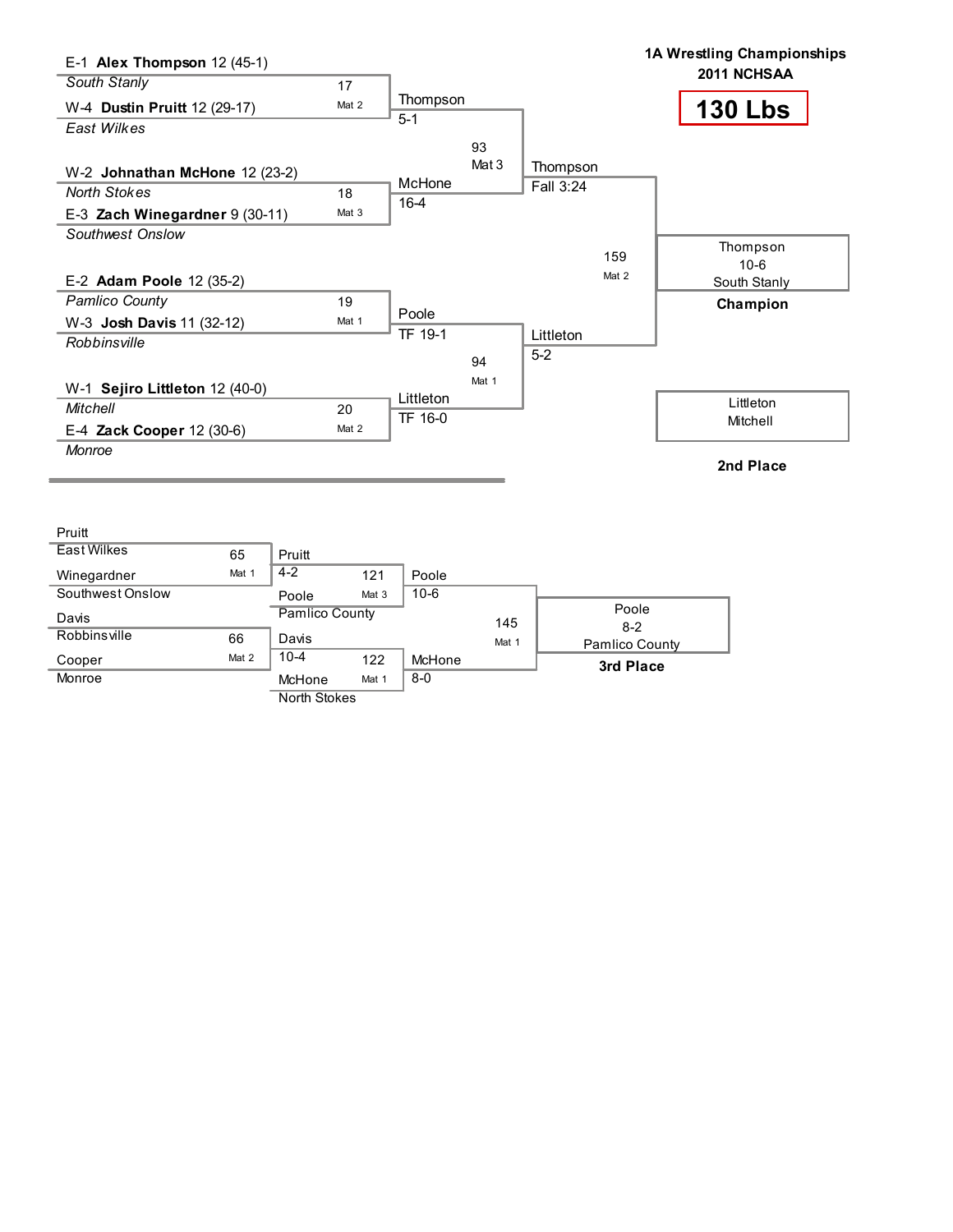

| Walker         |       |           |       |         |       |                 |
|----------------|-------|-----------|-------|---------|-------|-----------------|
| North Wilkes   | 67    | Garcia    |       |         |       |                 |
| Garcia         | Mat 1 | $13 - 12$ | 123   | Yackey  |       |                 |
| West Wilkes    |       | Yackey    | Mat 2 | $6 - 3$ |       |                 |
| Yanez          |       | Avery     |       |         | 146   | Yackey<br>$5-0$ |
| Cherokee       | 68    | Hoff      |       |         | Mat 2 | Avery           |
| Hoff           | Mat 2 | $7 - 3$   | 124   | Hoff    |       | 3rd Place       |
| Pamlico County |       | Sommers   | Mat 3 | $5-0$   |       |                 |
|                |       | Lejeune   |       |         |       |                 |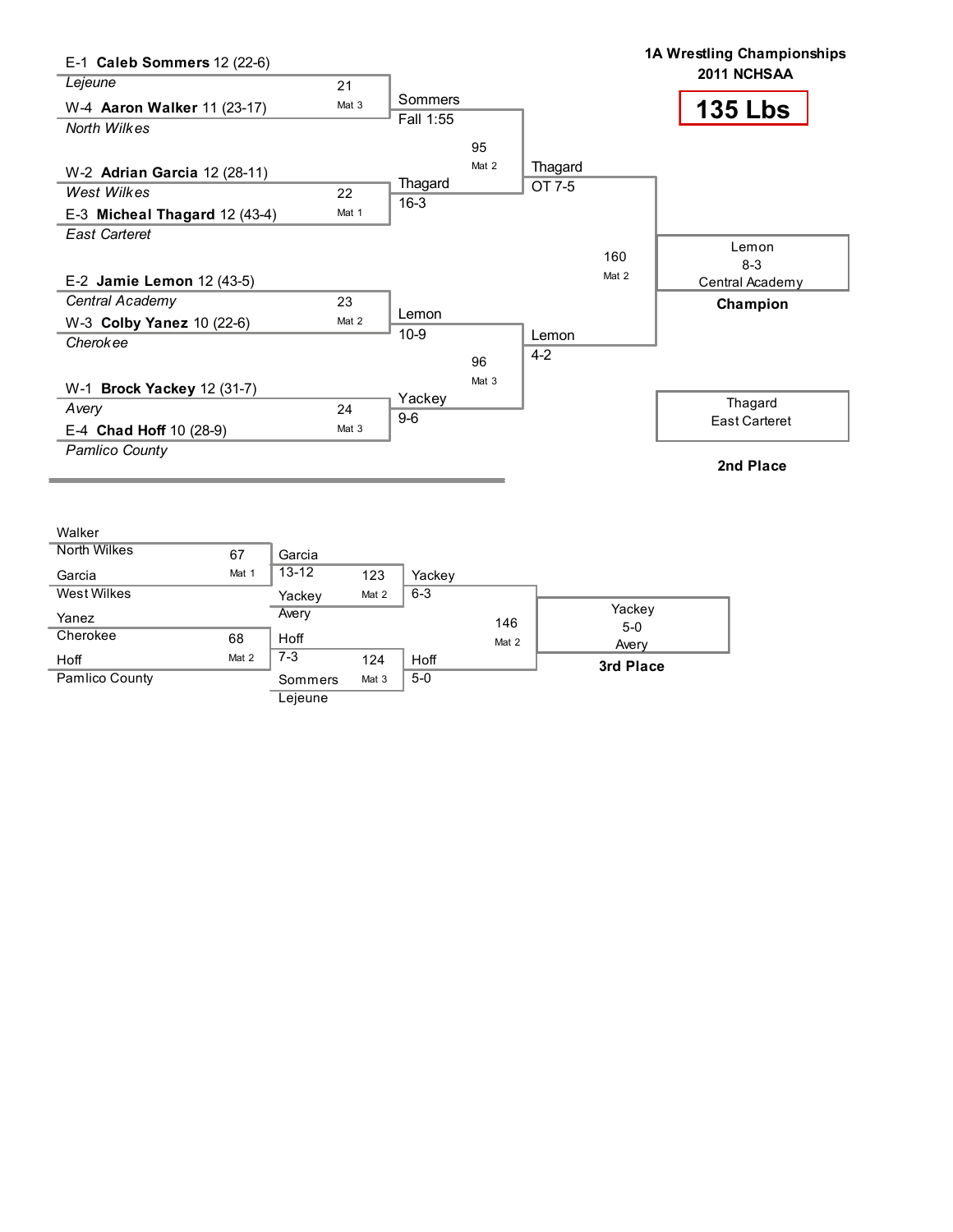

| Jacoby                   |       |                 |       |           |       |                   |
|--------------------------|-------|-----------------|-------|-----------|-------|-------------------|
| <b>Bishop McGuinness</b> | 69    | Thomas          |       |           |       |                   |
| Thomas                   | Mat 1 | Fall 3:49       | 125   | Thomas    |       |                   |
| Pamlico County           |       | Ortiz           | Mat 1 | $5-3$     |       |                   |
| Mash                     |       | Central Academy |       |           | 147   | Mash<br>Fall 5:07 |
| Alleghany                | 70    | Mash            |       |           | Mat 1 | Alleghany         |
| Gooch                    | Mat 2 | OT 10-4         | 126   | Mash      |       | 3rd Place         |
| Murphy                   |       | <b>Bryant</b>   | Mat 2 | Fall 5:40 |       |                   |
|                          |       | East Surry      |       |           |       |                   |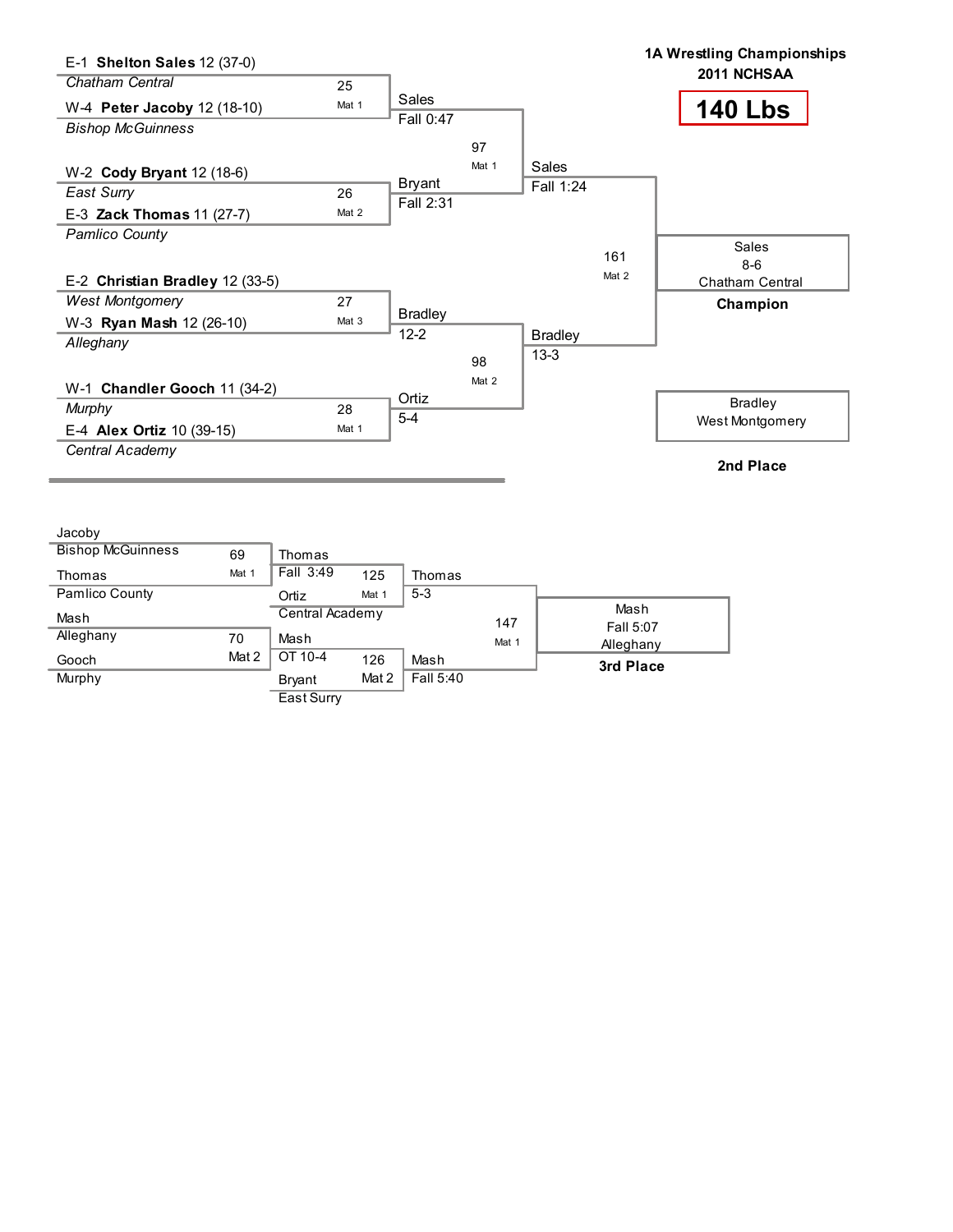

| <b>Blevins</b>                 |       |                        |       |           |       |                 |
|--------------------------------|-------|------------------------|-------|-----------|-------|-----------------|
| West Wilkes                    | 71    | Bomar                  |       |           |       |                 |
| Bomar                          | Mat 1 | $11 - 4$               | 127   | Bomar     |       |                 |
| Mitchell                       |       | Loman                  | Mat 3 | $5 - 3$   |       |                 |
| Huerta                         |       | <b>Chatham Central</b> |       |           | 148   | Bomar<br>$10-5$ |
| Hendersonville                 | 72    | Huerta                 |       |           | Mat 2 | Mitchell        |
| <b>Nichols</b>                 | Mat 2 | Fall 1:40              | 128   | Huerta    |       | 3rd Place       |
| N C School of Science and Math |       | Crosby                 | Mat 1 | $3 - 1$ * |       |                 |
|                                |       | Pamlico County         |       |           |       |                 |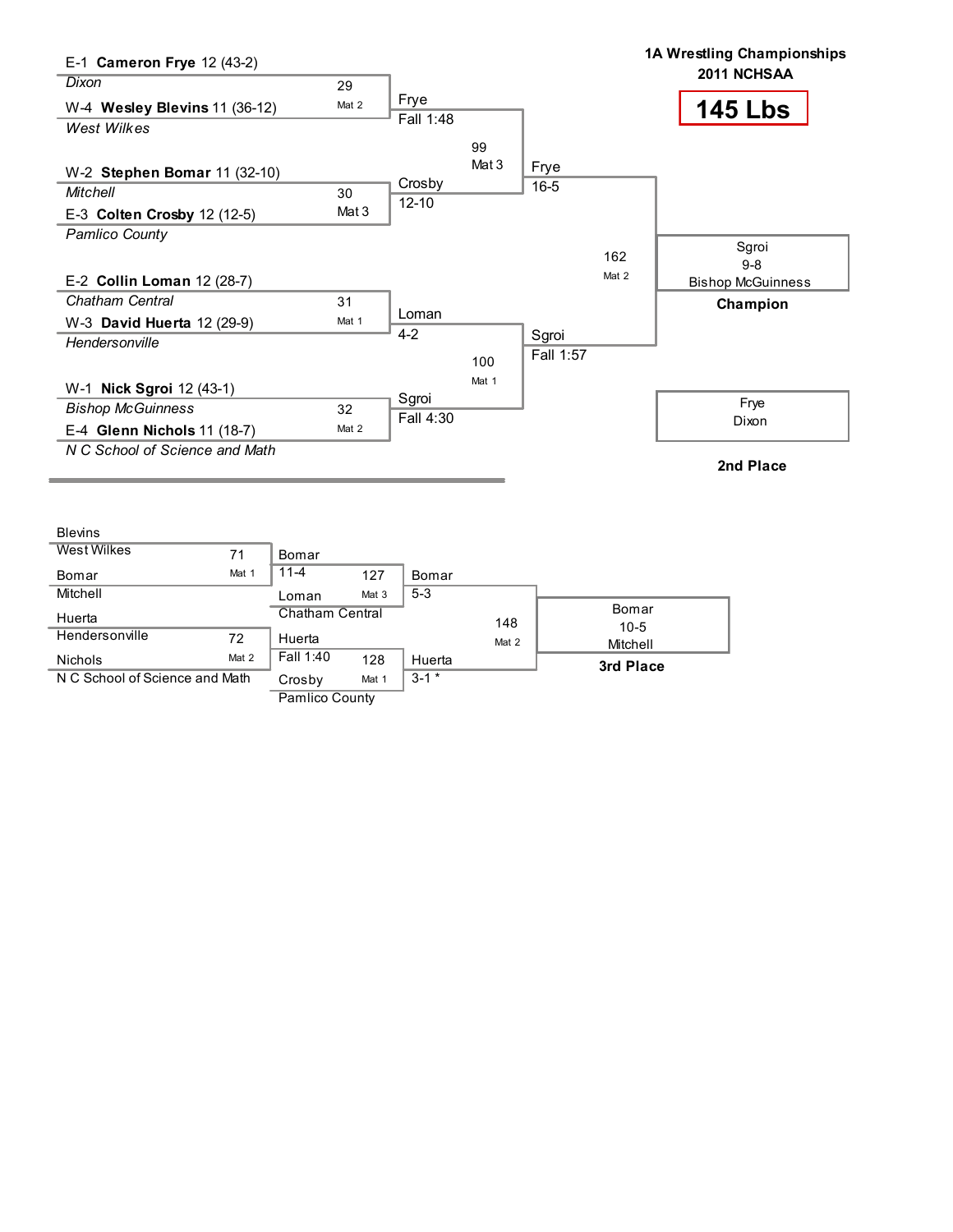

| <b>Best</b>    |       |                    |       |             |       |                        |
|----------------|-------|--------------------|-------|-------------|-------|------------------------|
| Pamlico County | 73    | <b>Best</b>        |       |             |       |                        |
| Carney         | Mat 1 | $5 - 2$            | 129   | <b>Best</b> |       |                        |
| Ayden-Grifton  |       | Chambers           | Mat 2 | $6 - 4$     |       |                        |
| Church         |       | North Rowan        |       |             | 149   | <b>Best</b><br>$4 - 2$ |
| Mitchell       | 74    | Marker             |       |             | Mat 1 | Pamlico County         |
| Marker         | Mat 2 | OT 2-0             | 130   | Mathis      |       | 3rd Place              |
| Dixon          |       | Mathis             | Mat 3 | $6 - 4$     |       |                        |
|                |       | <b>East Wilkes</b> |       |             |       |                        |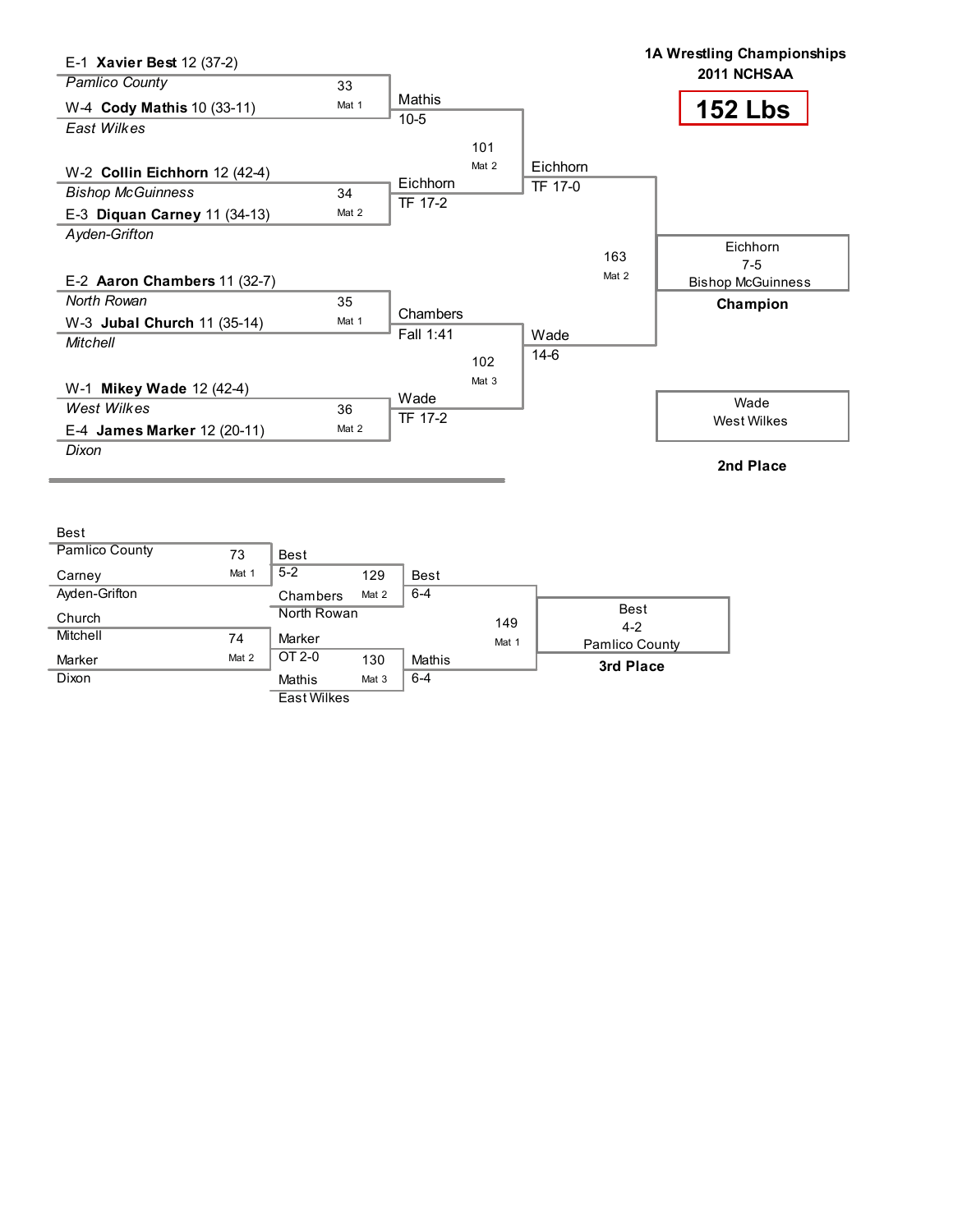

| Parks                    |       |                    |       |                |       |                   |
|--------------------------|-------|--------------------|-------|----------------|-------|-------------------|
| Manteo                   | 75    | Parks              |       |                |       |                   |
| OShea                    | Mat 1 | $6 - 2$            | 131   | Rivera         |       |                   |
| <b>Bishop McGuinness</b> |       | Rivera             | Mat 1 | $6 - 3$        |       |                   |
| Lamb                     |       | Cherokee           |       |                | 150   | Rivera<br>$4 - 3$ |
| Dixon                    | 76    | Pipkin             |       |                | Mat 2 | Cherokee          |
| Pipkin                   | Mat 2 | Injury Default 132 |       | Pipkin         |       | 3rd Place         |
| Rosewood                 |       | Adkins             | Mat 2 | Injury Default |       |                   |
|                          |       | <b>West Wilkes</b> |       |                |       |                   |

 $\overline{p}$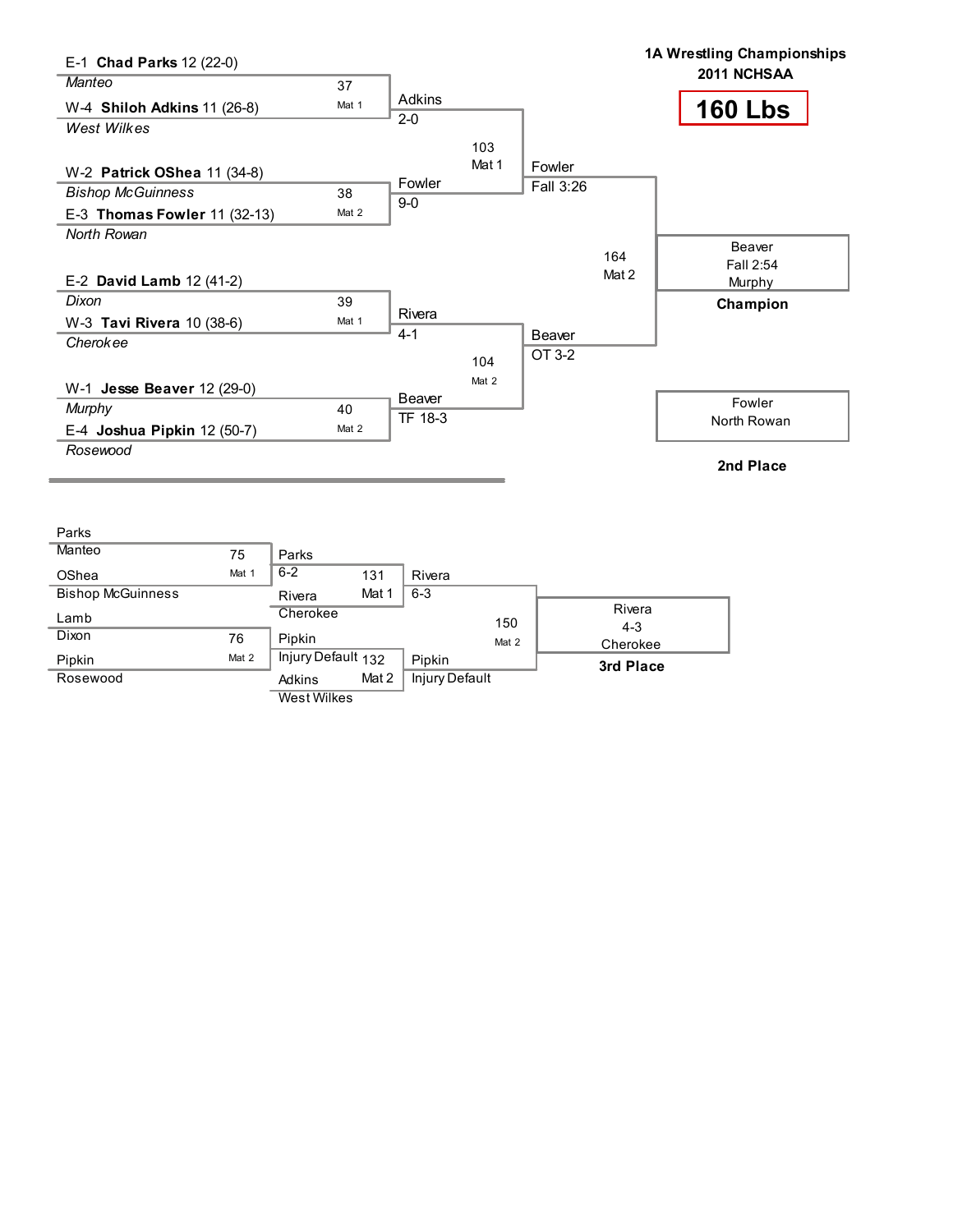

| Henderson       |       |                       |       |           |       |                 |
|-----------------|-------|-----------------------|-------|-----------|-------|-----------------|
| Rosman          | 77    | Henderson             |       |           |       |                 |
| Anderson        | Mat 1 | Fall 0:38             | 133   | Henderson |       |                 |
| West Wilkes     |       | Hampton               | Mat 1 | Fall 2:26 |       |                 |
| Fregia          |       | Alleghany             |       |           | 151   | Fregia<br>$4-2$ |
| East Surry      | 78    | Fregia                |       |           | Mat 1 | East Surry      |
| <b>DZurrila</b> | Mat 2 | $7 - 1$               | 134   | Fregia    |       | 3rd Place       |
| Dixon           |       | Roberts               | Mat 2 | $3 - 1$   |       |                 |
|                 |       | <b>Pamlico County</b> |       |           |       |                 |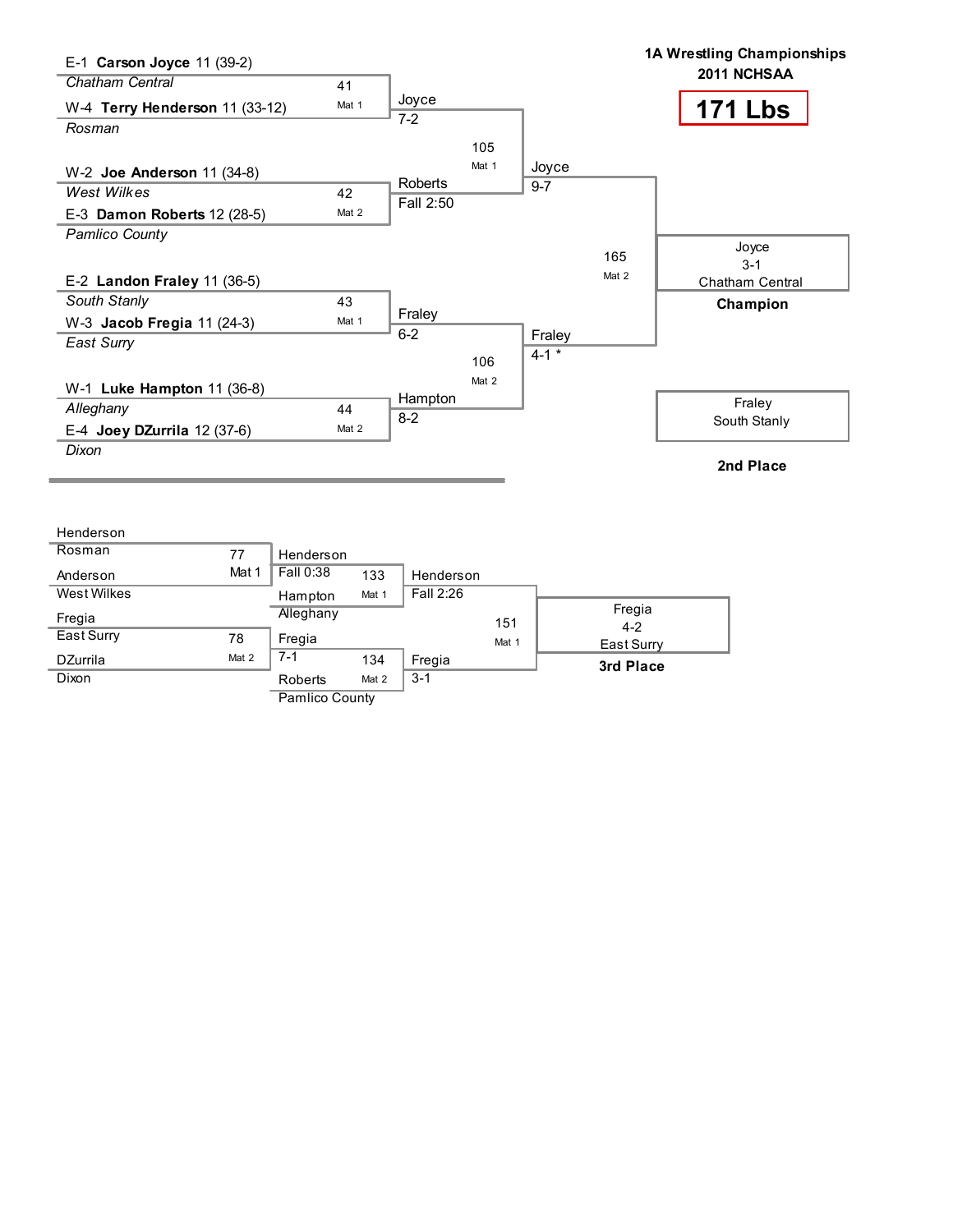

| Dillard                  |       |           |       |          |       |                          |
|--------------------------|-------|-----------|-------|----------|-------|--------------------------|
| Hiwassee Dam             | 79    | Guilvard  |       |          |       |                          |
| Guilyard                 | Mat 1 | Fall 2:37 | 135   | Guilyard |       |                          |
| <b>Bishop McGuinness</b> |       | McGill    | Mat 1 | $10 - 4$ |       |                          |
| Parce                    |       | Rosewood  |       |          | 152   | Guilvard<br>$8 - 7$      |
| Hendersonville           | 80    | Parce     |       |          | Mat 1 | <b>Bishop McGuinness</b> |
| Reynolds                 | Mat 2 | $4 - 2$   | 136   | Parce    |       | 3rd Place                |
| East Montgomery          |       | Townslev  | Mat 2 | $3-2$    |       |                          |
|                          |       | Lejeune   |       |          |       |                          |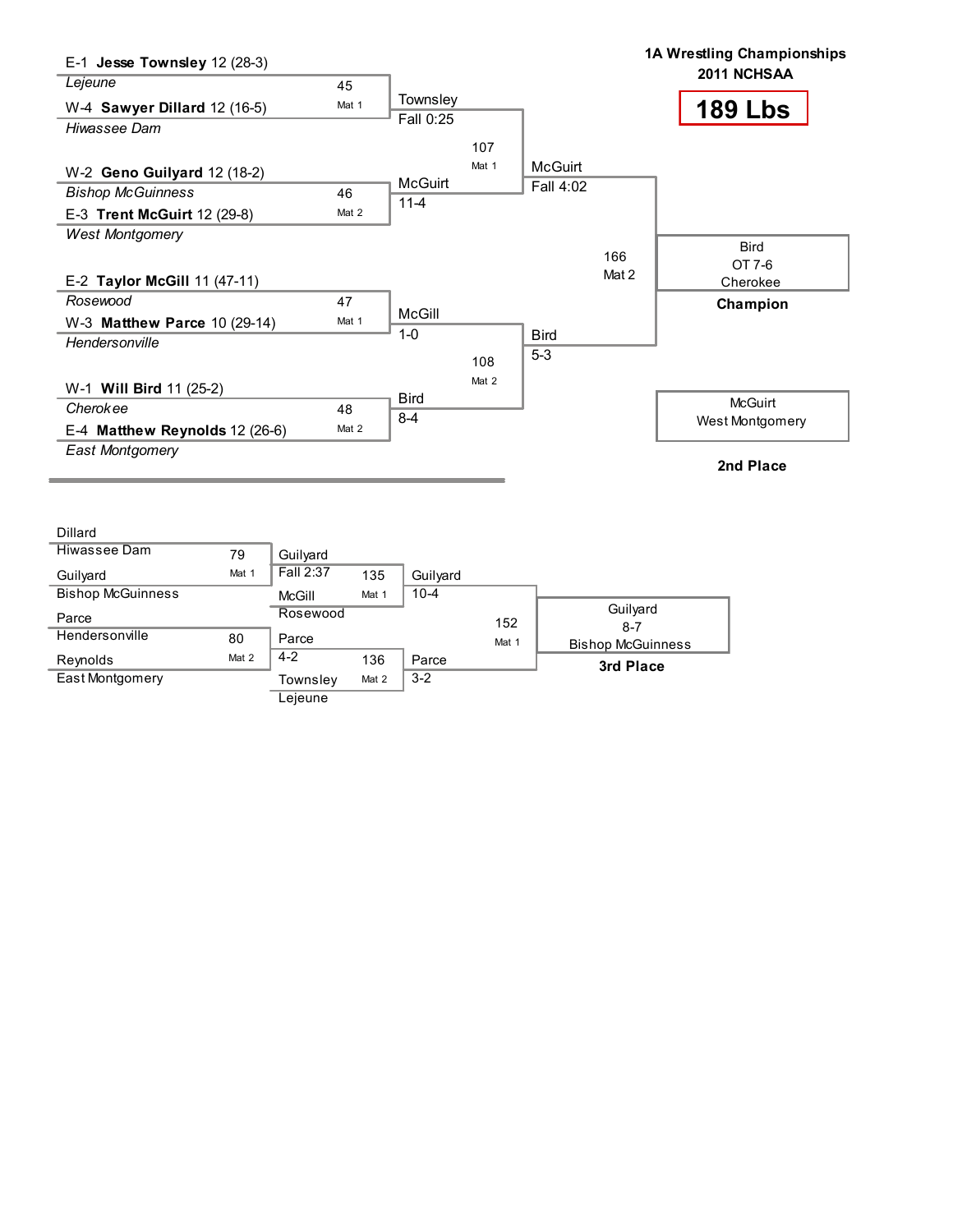

| Grindstaff      |       |                    |       |          |       |                   |
|-----------------|-------|--------------------|-------|----------|-------|-------------------|
| Robbinsville    | 81    | Grindstaff         |       |          |       |                   |
| Lecka           | Mat 1 | Forfeit            | 137   | Gordon   |       |                   |
| Avery           |       | Gordon             | Mat 1 | $2 - 1$  |       |                   |
| Stinson         |       | Dixon              |       |          | 153   | UpChurch<br>$5-3$ |
| Chatham Central | 82    | UpChurch           |       |          | Mat 1 | East Surry        |
| UpChurch        | Mat 2 | Fall 3:00          | 138   | UpChurch |       | 3rd Place         |
| East Surry      |       | Overton            | Mat 2 | $11 - 8$ |       |                   |
|                 |       | <b>Red Springs</b> |       |          |       |                   |